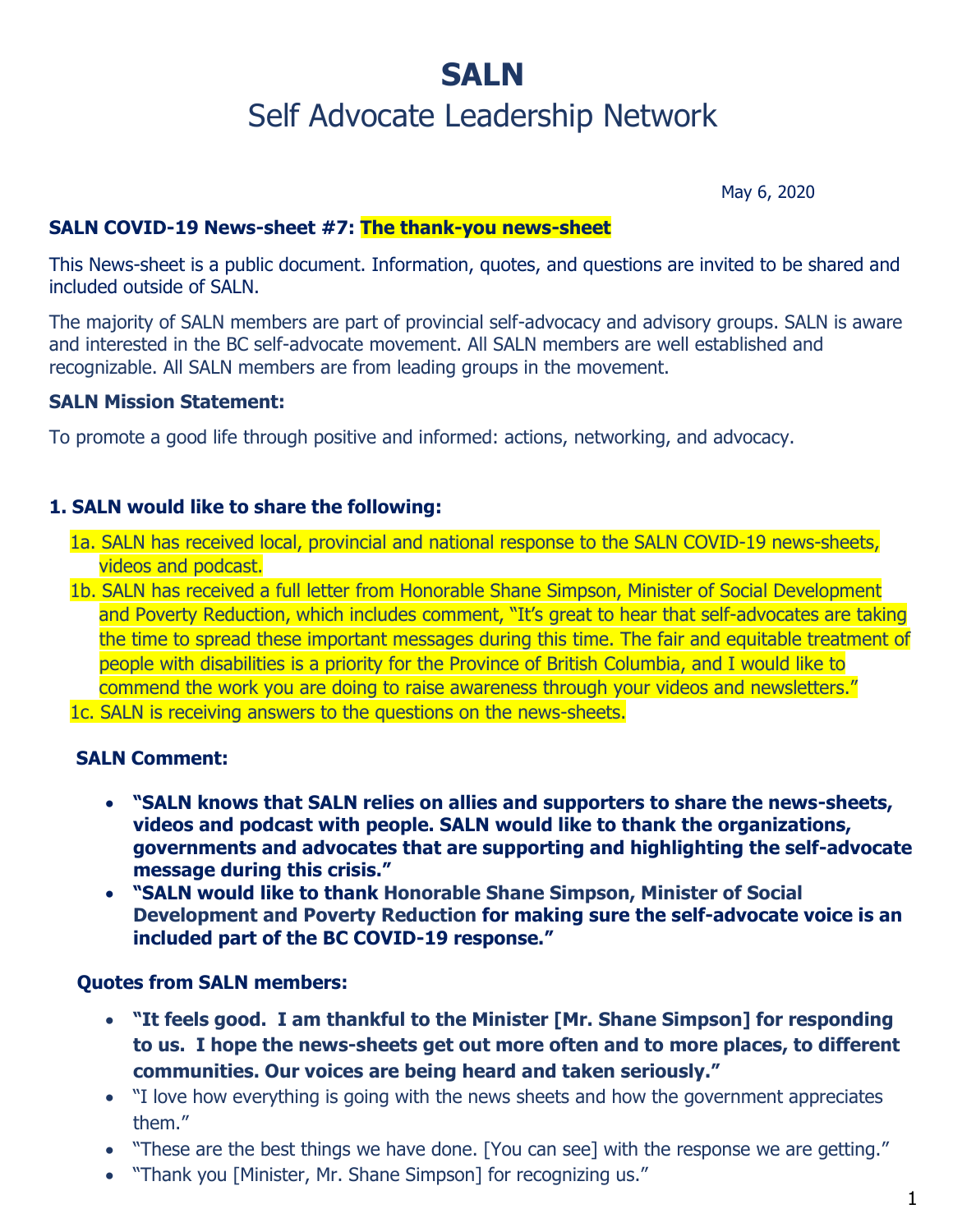# **SALN** Self Advocate Leadership Network

- "He [Minister, Mr. Shane Simpson] lets us know he appreciates the self-advocates. That he will take what we say and carry it forward."
- "This to me is really good and I am quite impressed with the response we are getting."
- "I love the new sheets. It is really cool we got a response from the Minister [Mr. Shane Simpson]."
- **"I think people are really realizing self-advocates have a lot to say. We are here and we are not going anywhere. It is really nice to be recognized, included and have people in government listening to us."**
- **"It shows that we are respected and valued. And that our opinions matter."**
- "By the government responding to us, it shows that we are in control of our own destiny which is unbelievable!"
- "We can keep getting the word out and sharing we can get the information out to everybody to find out what is happening."
- "We are working really well together."
- "It is nice that we get our voice out there. It is very, very awesome."

## 2. SALN comments are being shared internationally.

# **Comment from SALN:**

• "SALN is honored and proud to have the self-advocate message being an international resource."

# **Quotes from SALN members:**

- **"We are saying stuff that is so important that it needs to be shared world-wide. I am honored and it is a privilege to be a part of it."**
- **"**We are standing up for others and having a voice for others."
- **"**I think we are doing so much work with this, our time and energy, into making a positive difference…not just at home but also out in society. We are going outside of the box and out of our comfort zone. It is unbelievable!"
- **"**People are trying their best. They can take our hopes and dreams into consideration."
- **"**This is unbelievable that the world is actually listening to us over here in BC! Something I never ever expected. Hopefully, people are following our lead."
- **"It is obviously showing what we are capable of. And that people around the world have the same kind of issues. We are contributing to the awareness."**
- **"**It speaks a lot. It shows others are wanting to listen."
- "This is getting our word out."
- **"**It is very awesome. The world could be small but it's not."
- **"**It is absolutely fabulous! Just seeing our work go that far means a lot."